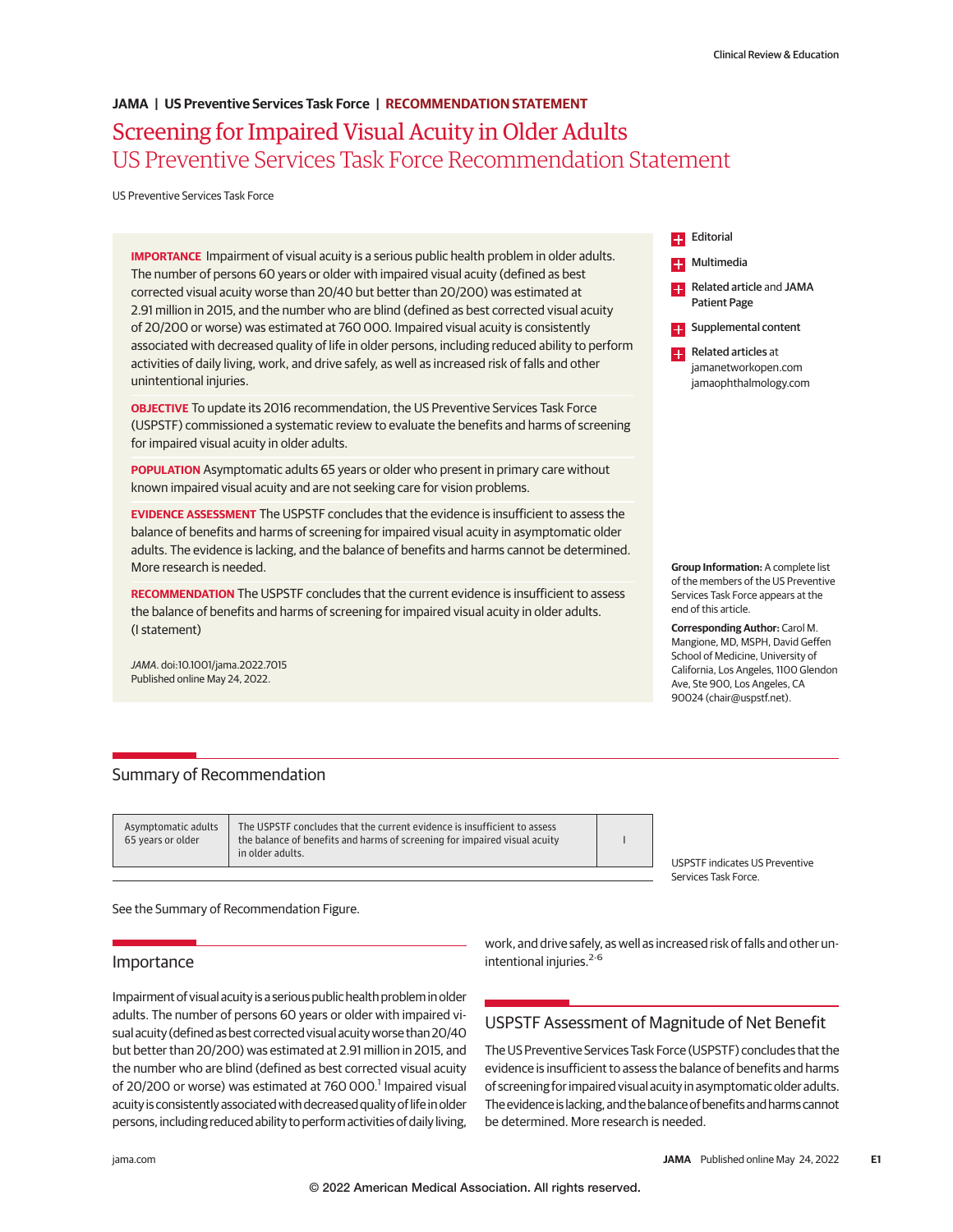| Rationale                                                     | Assessment                                                                                                                                                                                                                                                                                                                                                                                                       |
|---------------------------------------------------------------|------------------------------------------------------------------------------------------------------------------------------------------------------------------------------------------------------------------------------------------------------------------------------------------------------------------------------------------------------------------------------------------------------------------|
| Detection                                                     | • Adequate evidence that primary care-based visual acuity tests had poorer diagnostic accuracy than a complete<br>ophthalmological examination for identifying visual conditions.<br>• Adequate evidence that screening questions are not accurate for identifying patients at higher risk of impaired visual<br>acuity because of uncorrected refractive error, cataracts, or age-related macular degeneration. |
| Benefits of early detection and<br>intervention and treatment | • Inadequate evidence that screening for visual impairment improves health outcomes.<br>• Adequate evidence that treatment of age-related macular degeneration improves or prevents loss of visual acuity.<br>• Limited evidence that treatment of age-related macular degeneration improves health outcomes such as visual<br>impairment, vision-related function, and quality of life.                         |
| Harms of early detection and<br>intervention and treatment    | • Inadequate evidence to determine the harms of screening for vision impairment in asymptomatic older adults.<br>. Adequate evidence that the harms related to treatment of age-related macular degeneration are small.                                                                                                                                                                                          |
| USPSTF assessment                                             | The limitations of the direct evidence and the inconsistency of the indirect evidence prevent the USPSTF from developing<br>a coherent assessment of the overall net benefit; therefore, the USPSTF found the evidence insufficient to determine the<br>balance of benefits and harms.                                                                                                                           |
|                                                               |                                                                                                                                                                                                                                                                                                                                                                                                                  |

## Table. Summary of USPSTF Rationale

Abbreviation: USPSTF, US Preventive Services Task Force.

See the Table for more information on the USPSTF recommendation rationale and assessment and the eFigure in the Supplement for information on the recommendation grade. See the Figure for a summary of the recommendation for clinicians. For more details on the methods the USPSTF uses to determine the net benefit, see the USPSTF Procedure Manual.7

# Practice Considerations

#### Patient Population Under Consideration

This recommendation applies to asymptomatic adults 65 years or older who present in primary care settings without known impaired visual acuity and are not seeking care for vision problems.

## Definitions of Impaired Visual Acuity

Impaired visual acuity refers to decreased clarity or sharpness of vision and is affected by a number of factors. These include changes in lowlight vision, color vision, binocularity (ability to focus on an object with botheyes), contrast sensitivity, accommodation (ability to change focus), and stereopsis (depth perception), as well as visual field loss (areas in the field of view in which objects cannot be seen). For the purposes of this recommendation, impaired visual acuity is defined as best corrected vision worse than 20/40 (cutoff for many states for an unrestricted driver's license) and blindness is defined as best corrected vision less than 20/200 or a visual field of 20 degrees or less.<sup>8</sup>

Refractive errors, presbyopia, age-related macular degeneration (AMD), and cataracts are common causes of impaired visual acuity in older adults.<sup>9-12</sup> Refractive errors, such as myopia (nearsightedness) or hyperopia (farsightedness), occur when the eye is unable to bring parallel rays of light into focus on the fovea.<sup>11</sup> Presbyopia, which occurs as part of the natural aging process of the eye, is the loss of the eye's ability to change its focus to see objects that are near. This occurs as the eyes' lenses begin to lose flexibility around age 45 years and affects most individuals at some point in life.<sup>13</sup>

AMD is a progressive deterioration of the retina that leads to blurred vision and loss of central vision. It is usually classified into "wet" or "dry" forms. The dry form of AMD is more common and associated with atrophy of the retinal layers and retinal pigmented epithelial cells. The wet form of AMD is associated with the development of abnormal blood vessels in the choroid layer underneath the retina.<sup>13,14</sup>

Cataracts are a clouding of the lens of the eye that leads to impaired visual acuity, increased sensitivity to glare, and loss of sensitivity to differences in contrast.<sup>13</sup>

#### Treatment or Interventions

Although not evaluated in screen-detected populations, several types of treatment are effective for improving visual acuity once visual impairment has been identified. Corrective lenses improve visual acuity in patients with a refractive error. Treatment of cataracts through surgical removal of the natural lens followed by intraocular lens implantation is effective for improving visual acuity.<sup>15</sup> The most common treatment for wet AMD is intravitreal injections of vascular endothelial growth factor (VEGF) inhibitors. Photodynamic therapy, a treatment combining verteporfin (a photoreactive agent) and low-level laser light, is also used.<sup>13</sup> Laser photocoagulation, an older treatment for wet AMD, is associated with blind spots in the treatment area and is no longer in common use.<sup>14</sup> Treatments to reduce progression of dry AMD include antioxidant vitamins and minerals.<sup>14</sup>

## Suggestions for Practice Regarding the I Statement Potential Preventable Burden

In 2011, an estimated 12% of US adults aged 65 to 74 years and 15% of those 75 years or older reported having problems seeing, even with glasses or contact lenses.<sup>16</sup> Refractive errors are the most common cause of impaired visual acuity in the US and worldwide.<sup>10,17</sup> The prevalence of hyperopia (including presbyopia) increases with age, while the prevalence of myopia tends to decrease with age.<sup>10,12</sup> About half of all cases of bilateral low vision (ie, best-corrected visual acuity worse than 20/40) in adults 40 years or older are caused by cataracts.<sup>18</sup> The prevalence of cataracts increases sharply with age; an estimated 50% of US adults 75 years or older have cataracts.<sup>19</sup> The prevalence of AMD is 6.5% in adults 40 years or older and increases with age (2.8% in adults aged 40 to 59 years and 13.4% in those 60 years or older). $^{20}$  AMD is the leading cause of blindness in adults older than 65 years.<sup>13</sup>

Older age is an important risk factor for most types of visual impairment. However, there are known risk factors for specific conditions causing impaired visual acuity that vary by condition. A positive family history strongly correlates with myopia and hyperopia.<sup>21,22</sup> Risk factors for cataracts include older age, smoking, alcohol use, exposure to UV light, diabetes, and exposure to oral or inhaled corticosteroids.<sup>23,24</sup> Risk factors for AMD are not completely understood but are thought to include older age, smoking, obesity, diet low in green leafy vegetables, elevated cholesterol levels, cardiovascular disease, and family history.<sup>14,25,26</sup> The prevalence of impaired visual acuity is higher among persons of lower socioeconomic or educational status and those without private health insurance.<sup>13</sup>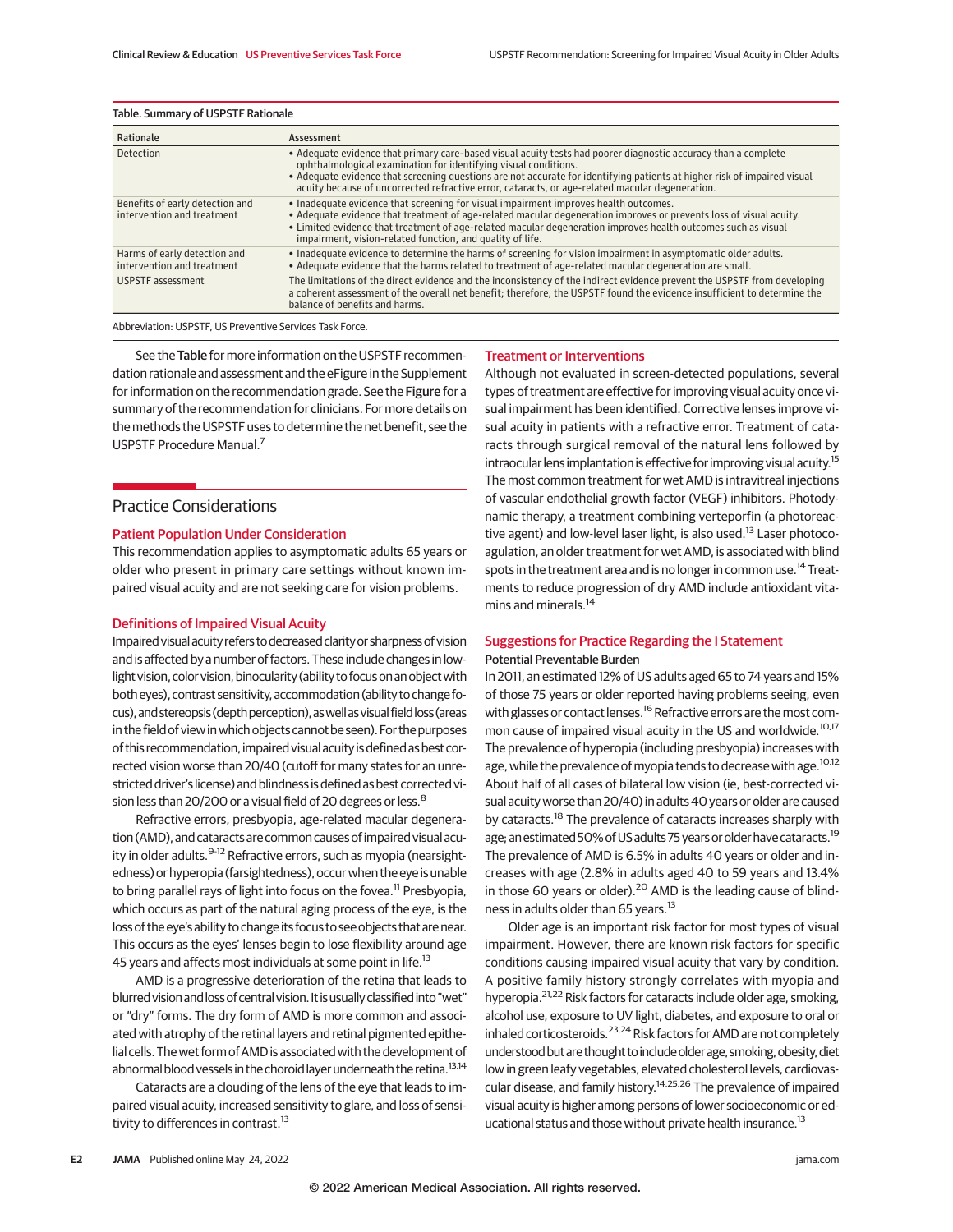| What does the USPSTF<br>recommend?                                                     | For asymptomatic adults 65 years or older:<br>The USPSTF found that the evidence is insufficient to assess the balance of benefits and harms of screening for impaired<br>visual acuity in older adults.<br>Grade: I statement                                                                                                                                                                                                                                                                                                                                                                                                                                                                                                                                                                                                                                                                                                                                                                                                                                                                                                                                                                                                                                                                                                                                                                                           |
|----------------------------------------------------------------------------------------|--------------------------------------------------------------------------------------------------------------------------------------------------------------------------------------------------------------------------------------------------------------------------------------------------------------------------------------------------------------------------------------------------------------------------------------------------------------------------------------------------------------------------------------------------------------------------------------------------------------------------------------------------------------------------------------------------------------------------------------------------------------------------------------------------------------------------------------------------------------------------------------------------------------------------------------------------------------------------------------------------------------------------------------------------------------------------------------------------------------------------------------------------------------------------------------------------------------------------------------------------------------------------------------------------------------------------------------------------------------------------------------------------------------------------|
| To whom does this<br>recommendation apply?                                             | This recommendation applies to asymptomatic older adults (65 years or older) who present in primary care. It does not apply<br>to persons who have reported signs and symptoms of vision loss, seek care for vision problems, or have vision loss related<br>to another medical condition (eq. diabetic retinopathy).                                                                                                                                                                                                                                                                                                                                                                                                                                                                                                                                                                                                                                                                                                                                                                                                                                                                                                                                                                                                                                                                                                    |
| What's new?                                                                            | This recommendation is consistent with the 2016 USPSTF recommendation statement.                                                                                                                                                                                                                                                                                                                                                                                                                                                                                                                                                                                                                                                                                                                                                                                                                                                                                                                                                                                                                                                                                                                                                                                                                                                                                                                                         |
| How to implement this<br>recommendation?                                               | • There is insufficient evidence to recommend for or against screening for impaired visual acuity in adults without symptoms<br>of vision impairment.<br>. Clinicians should use their clinical judgement to determine how to evaluate patients who have symptoms of vision loss.                                                                                                                                                                                                                                                                                                                                                                                                                                                                                                                                                                                                                                                                                                                                                                                                                                                                                                                                                                                                                                                                                                                                        |
| What additional<br>information should<br>clinicians know about<br>this recommendation? | • About 12% of US adults aged 65 to 74 years and 15% of those 75 years or older reported having problems seeing, even with<br>glasses or contact lenses.<br>. Refractive errors are the most common cause of impaired visual acuity. Half of all cases of bilateral low vision in adults 40 years<br>or older are caused by cataracts, and 50% of adults 75 years or older in the US have cataracts. Age-related macular degeneration<br>(AMD) is the leading cause of blindness in adults older than 65 years; the prevalence of AMD is 13.4% in adults 60 years or older.<br>• The prevalence of impaired visual acuity is higher among persons of lower socioeconomic or educational status and those<br>without private health insurance.<br>. Older age is an important risk factor for most types of visual impairment. Family history strongly correlates with myopia and<br>hyperopia. Risk factors for cataracts include older age, smoking, alcohol use, exposure to ultraviolet light, diabetes, and exposure<br>to oral or inhaled corticosteroids. Risk factors for AMD are not completely understood but are thought to include older age,<br>smoking, obesity, diet low in green leafy vegetables, elevated cholesterol levels, cardiovascular disease, and family history.<br>• However, there is limited evidence that primary care-based screening for impaired visual acuity is beneficial in persons |
|                                                                                        | who have not reported symptoms.                                                                                                                                                                                                                                                                                                                                                                                                                                                                                                                                                                                                                                                                                                                                                                                                                                                                                                                                                                                                                                                                                                                                                                                                                                                                                                                                                                                          |
| Why is this<br>recommendation<br>and topic important?                                  | Impaired visual acuity is associated with decreased quality of life in older persons, including reduced ability to perform activities<br>of daily living, work, and drive safely, as well as increased risk of falls and other accidental injuries.                                                                                                                                                                                                                                                                                                                                                                                                                                                                                                                                                                                                                                                                                                                                                                                                                                                                                                                                                                                                                                                                                                                                                                      |
| What are other<br>relevant USPSTF<br>recommendations?                                  | The USPSTF has a recommendation on screening for glaucoma, which can be found on the USPSTF website<br>(https://www.uspreventiveservicestaskforce.org/uspstf/).                                                                                                                                                                                                                                                                                                                                                                                                                                                                                                                                                                                                                                                                                                                                                                                                                                                                                                                                                                                                                                                                                                                                                                                                                                                          |
| Where to read the full<br>recommendation<br>statement?                                 | Visit the USPSTF website (https://www.uspreventiveservicestaskforce.org/uspstf/) or the JAMA website<br>(https://jamanetwork.com/collections/44068/united-states-preventive-services-task-force) to read the full recommendation<br>statement. This includes more details on the rationale of the recommendation, including benefits and harms; supporting evidence;<br>and recommendations of others.                                                                                                                                                                                                                                                                                                                                                                                                                                                                                                                                                                                                                                                                                                                                                                                                                                                                                                                                                                                                                   |

#### Figure. Clinician Summary: Screening for Impaired Visual Acuity in Older Adults

*The USPSTF recognizes that clinical decisions involve more considerations than evidence alone. Clinicians should understand the evidence but individualize decision-making to the specific patient or situation.*

USPSTF indicates US Preventive Services Task Force.

## Potential Harms

The harms of screening in a primary care setting have not been adequately studied. Harms of treatment of refractive error may include a potential for increased falls with the use of multifocal lenses; infectious keratitis with the use of contact lenses, LASIK (laser-assisted in situ keratomileusis), or LASEK (laser-assisted subepithelial keratectomy); and corneal ectasia with LASIK.<sup>27</sup> Harms of cataract surgery include posterior lens opacification and endophthalmitis.<sup>27</sup> Antioxidant vitamins and mineral supplements (for dry AMD) and VEGF inhibitors (for wet AMD) are not associated with increased risk of most serious adverse events.<sup>13</sup> Laser photocoagulation and photodynamic therapy for treatment of wet AMD have been associated with risk of acute loss of visual acuity.13,28,29

## Current Practice

About half of US adults older than 65 years reported having an eye examination within the last 12 months in a 2007 study.<sup>30</sup> The Snellen eye chart or the Early Treatment Diabetic Retinopathy Study (ETDRS) chart are the most common methods used in primary care settings to detect changes in visual acuity. Other tests available for vision screening in primary care include the pinhole test (a test for refractive error), the Amsler grid (a test of central field of vision to detect AMD), or fundoscopy (visual inspection of the interior of the eye).<sup>13,15,31,32</sup> Clinically significant cataracts can be visualized on physical examination as change of color or opacities in the eye lens.

Impaired visual acuity in older adults may not be recognized by the individual or may remain unreported because vision changes can be relatively subtle, occur in more advanced stages of the condition, progress slowly over time, or occur in persons with cognitive dysfunction or other comorbid conditions.<sup>13</sup>

## Other Related USPSTF Recommendations

The USPSTF has a separate recommendation on screening for glaucoma (I statement).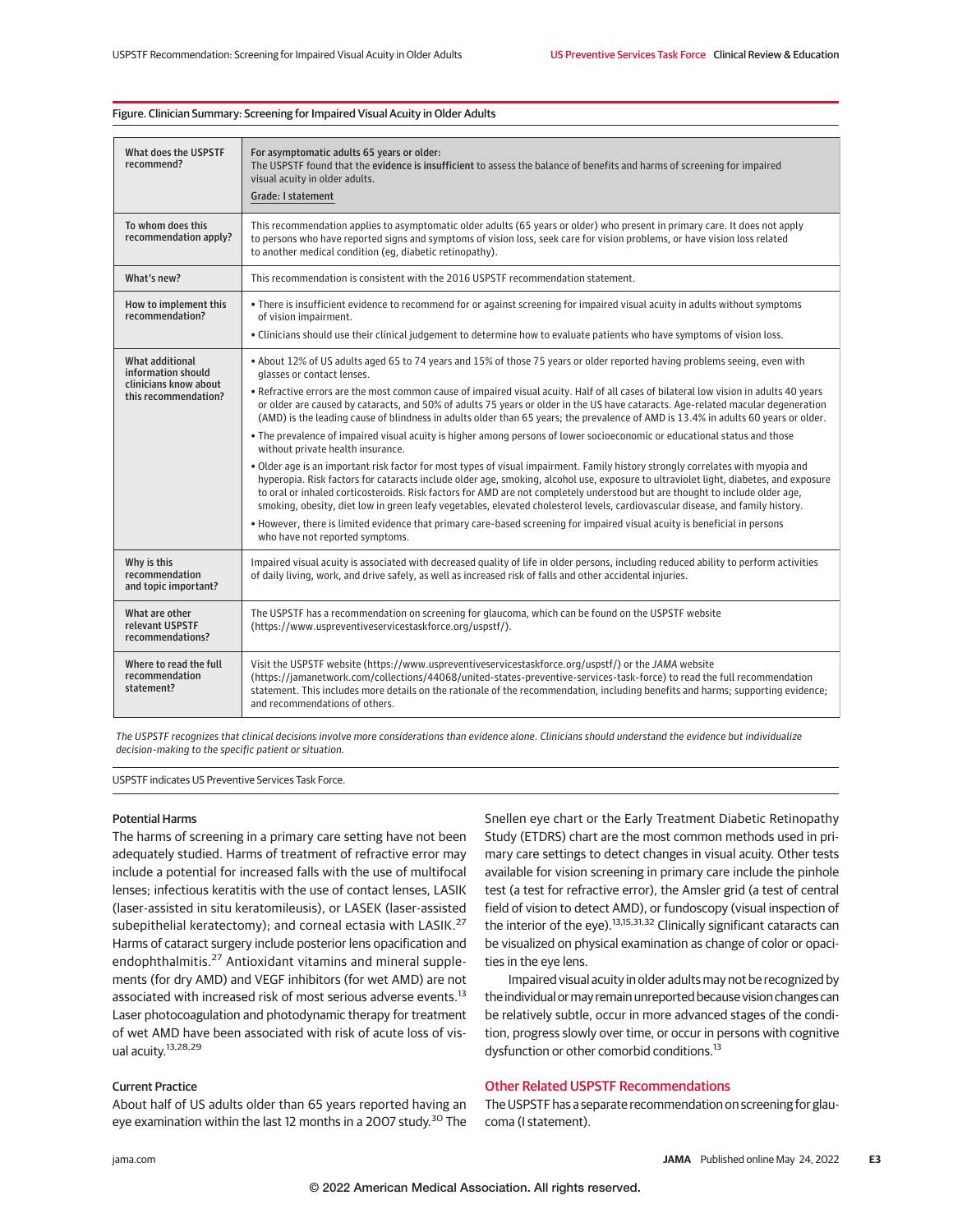## Update of Previous USPSTF Recommendation

In 2016, the USPSTF concluded that the evidence was insufficient to assess the balance of benefits and harms of screening for impaired visual acuity in older adults (I statement).<sup>27</sup> This recommendation concurs with the previous I statement.

# Supporting Evidence

## Scope of Review

The USPSTF commissioned a systematic review to evaluate the benefits and harms of screening for impaired visual acuity in older adults.<sup>13,33</sup> This review focused on screening for impaired visual acuity associated with uncorrected refractive errors, cataracts, and AMD, as well as treatment of AMD. The benefits and harms related to treatment of uncorrected refractive errors and cataracts has been previously established and is not addressed here.<sup>27</sup> Screening for diabetic retinopathy, another common cause of impaired visual acuity, is not addressed in this recommendation because it is considered part of diabetes follow-up and management.

## Accuracy of Screening Tests and Risk Assessment

Eight studies (n = 7398) examined the accuracy of screening tests to detect impaired visual acuity. Visual acuity tests had poor diagnostic accuracy when compared with a complete ophthalmological examination for identifying visual conditions (3 studies;  $n = 6493$ ). Based on a best corrected visual acuity threshold of 20/30 or worse or 20/40 or worse, sensitivity ranged from 27% to 75% and specificity from 51% to 87%. There was limited evidence on the accuracy of other screeningmethodologies such as computerized screening tools (2 studies; n = 380), Minimum Data Set Vision Patterns scores (1 study;  $n = 371$ ), a mobile application tool (1 study;  $n = 104$ ), and geriatric examination (1 study;  $n = 50$ ).<sup>13,33</sup> Compared with the Snellen or low vision eye chart, screening questions were not accurate for identifying patients at higher risk of impaired visual acuity because of uncorrected refractive error, cataracts, or AMD (3 studies; n = 5203).  $13,33$ 

#### Benefits of Early Detection and Treatment

Four randomized trials (n = 4819) studied the difference between vision screening in primary care–applicable settings vs no screening, usual care, or delayed screening on vision and other clinical outcomes in older adults.<sup>13</sup> Across all trials, screening was based on visual acuity charts (with or without screening questions), pinhole testing, or visual field testing and was part of a larger multicomponent health screening for older adults. These trials found no difference between vision screening vs no screening, usual care, or delayed screening on visual acuity, likelihood of vision disorders, or vision-related functional impairment.<sup>13</sup>

In its previous recommendation, the USPSTF established that refractive correction (through corrective lens or surgery) and cataract surgery are effective treatments for refractive errors and cataracts.<sup>27</sup>

Four randomized trials (n = 2086) compared VEGF inhibitors for the treatment of wet AMD with placebo or no treatment. Overall, VEGF inhibitors proved effective in improving visual acuity– related outcomes, including likelihood of visual acuity gain ( $\geq$ 15 let-

ters or 3 lines) (relative risk [RR], 2.92 [95% CI, 1.20-7.12]), less than 15 letters of visual acuity loss (RR, 1.46 [95% CI, 1.22-1.75]), and having vision of 20/200 or better (RR, 1.47 [95% CI, 1.30-1.66]).<sup>13</sup> Only 1 trial ( $n = 716$ ) reported better vision-related function.<sup>13</sup> Three trials (n = 2738) compared the effectiveness of newer (aflibercept) vs older (ranibizumab) VEGF inhibitors for the treatment of wet AMD.<sup>13</sup> Aflibercept was noninferior to ranibizumab (older VEGF inhibitor) in likelihood of less than 15 ETDRS letters of visual acuity loss ormore than 15 letters of visual acuity gain (3 trials;  $n = 2738$ ). Two (of 3) trials  $(n = 2457)$  reported on vision-related function and found that aflibercept and ranibizumab were associated with similar improvements.<sup>13</sup>

The benefits of treatment of dry AMD were reviewed in 1 systematic review of 19 trials (n = 11 162) and 2 additional trials  $(n = 180)$ .<sup>13</sup> The findings were heavily influenced by the Age-Related Eye Disease Study (AREDS) ( $n = 3640$ ).<sup>34</sup> In that study, patients with dry AMD were randomly assigned to treatment with antioxidants, zinc, antioxidants plus zinc, or placebo. Antioxidant multivitamins were associated with decreased risk of progression to late AMD (odds ratio [OR], 0.72 [95% CI, 0.58-0.90]; 3 trials; n = 2445) and more than 3 lines of visual acuity loss (OR, 0.77 [95% CI, 0.62-0.96]; 1 trial;  $n = 1791$ ) vs placebo.<sup>13</sup> Zinc was associated with decreased risk of progression to late AMD vs placebo (OR, 0.83 [95% CI, 0.70-0.98]; 3 trials; n = 3790) and decreased risk of less than 3 lines of visual acuity loss (RR, 0.87 [95% CI, 0.75-1.00]; 2 trials; n = 3791); however, the latter finding did not reach statistical significance.<sup>13</sup> The combination of antioxidants and zinc, when compared with placebo, reduced the risk of progression to advanced AMD and visual acuity loss of at least 15 letters in participants with intermediate AMD or advanced AMD in 1 eye (OR, 0.73 [99% CI, 0.54-0.99]).<sup>13</sup> Other potential therapies, including lutein (with or without zeaxanthin), vitamin E, and various antioxidant multivitamin and mineral combinations, showed no clear effects on AMD progression or visual acuity.<sup>13</sup> Evidence on other outcomes associated with the use of antioxidant multivitamins and minerals, such as cognition and vision-related function and quality of life, was limited.

#### Harms of Screening and Treatment

No studies were available on the harms of screening for visual impairment in a primary care setting.<sup>13</sup>

Potential harms associated with treatment of AMD with intravitreal injections of VEGF inhibitors were studied in several trials. These included endophthalmitis (2 trials; n = 1924), ocular hemorrhage (1 trial; n = 184), and retinal detachment (2 trials; n = 1924), which were found to be similar in VEGF and sham treatment groups. There were no significant differences between VEGF inhibitors and sham treatment in the likelihood of withdrawal due to adverse events.<sup>13</sup> Evidence on the effects of VEGF inhibitors on other harms was limited. Three trials (n = 2738) compared harms related to newer and older VEGF inhibitors for treatment of wet AMD. Serious ocular and cardiovascular adverse events were infrequent and occurred in similar proportions of patients randomized to either aflibercept or ranibizumab.<sup>13</sup>

Pooled data on the harms related to treatment of dry AMD reported no association with withdrawal due to gastrointestinal symptoms. The largest trial (AREDS) reported an increased risk of hospitalization due to genitourinary causes with zinc and an increased risk ofyellowing skinwithantioxidants.TheAREDS2 trial (n = 4203) found that the AREDS formulation (vitamin C, vitamin E, zinc, and copper)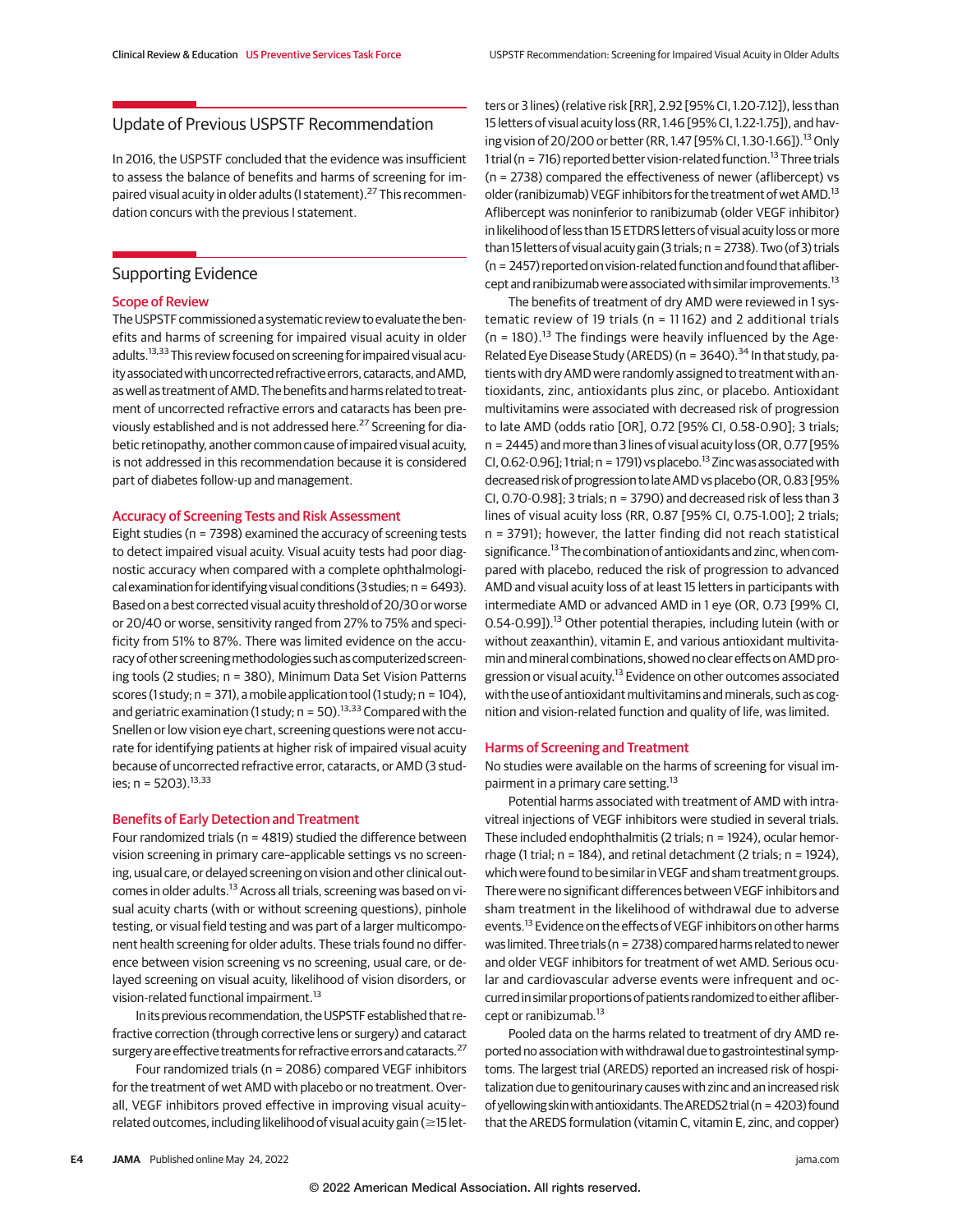in combination with beta carotene was associated with increased risk of lung cancer vs the AREDS formulation without beta carotene (2.0% vs 0.9%;  $P = .04$ ) in former (but not current) smokers.<sup>13</sup>

# Research Needs and Gaps

More studies are needed that address the following areas.

- Studies that evaluate the effect of referrals by primary care professionals to eye care specialists for comprehensive eye examination.
- Well-designed studies in primary care settings that evaluate new vision screening interventions, link screen-positive older adults to appropriate follow-up and care, address barriers to linkage to care, and target higher-risk populationswould be useful for clarifying potential benefits of screening.
- Evidence on the effectiveness of antioxidant vitamins and minerals for the treatment of dry AMD remains mainly dependent on 1 large trial (AREDS). Large, well-designed trials of alternative treatment regimens designed to evaluate benefits and harms would be useful.
- Research to understand the effects of treatment of wet and dry AMD on vision-related quality of life and function.
- Head-to-head trials of the recently US Food and Drug Administrationapproved VEGF brolucizumab-dbll vs older VEGF inhibitors would be helpful for verifying that benefits and harms are comparable.

## Response to Public Comment

A draft version of this recommendation statement was posted for public comment on the USPSTF website from October 26 to November 22, 2021. Comments sought clarification on why the USPSTF review included evidence on screening for uncorrected refractive error, cataracts, and AMD but limited its review on treatment to wet and dry

AMD. Because the evidence on treatment of cataracts and refractive error (corrective lenses and surgery, respectively) are well established and unlikely to change, the USPSTF limited this review to the benefits and harms of treatment of wet and dry AMD only. This information has been clarified in theSupporting Evidence section. Clarification was also sought on why other conditions such as diabetic retinopathy and glaucoma were not addressed. Diabetic retinopathy is a common cause of blindness; however, surveillance for this condition is considered part of diabetes management and therefore outside the scope of this recommendation. Screening for glaucoma is covered in a separate recommendation.

Comments also noted that certain populationsmay be at higher risk for visual impairment and should be considered separately. Additionally, many of those persons at higher risk may also have difficulty accessing vision services. Currently, no risk assessment tools are available to reliably identify persons at increased risk for visual impairment who could benefit from screening. The USPSTF is calling for more research on risk assessment tools and screening interventions that include higher-risk groups, as well as more research on how to address barriers to linkage to care.

# Recommendations of Others

The American Academy of Ophthalmology recommends a comprehensive examination conducted by an ophthalmologist every 1 to 2 years in patients 65 years or older.<sup>35</sup> The American Academy of Family Physicians' recommendation on screening for visual acuity in older adults is in agreement with the USPSTF recommendation (I statement).36,37 The American Optometric Association recommends an annual comprehensive eye and vision examination for all adults older than 65 years.<sup>37</sup>

#### ARTICLE INFORMATION

**Accepted for Publication:** April 14, 2022.

**Published Online:** May 24, 2022. doi:10.1001/jama.2022.7015

**The US Preventive Services Task Force (USPSTF) members:** Carol M. Mangione, MD, MSPH; Michael J. Barry, MD; Wanda K. Nicholson, MD, MPH, MBA; Michael Cabana, MD, MA, MPH; David Chelmow, MD; Tumaini Rucker Coker, MD, MBA; Esa M. Davis, MD, MPH; Katrina E. Donahue, MD, MPH; John W. Epling Jr, MD, MSEd; Carlos Roberto Jaén, MD, PhD, MS; Alex H. Krist, MD, MPH; Martha Kubik, PhD, RN; Li Li, MD, PhD, MPH; Gbenga Ogedegbe, MD, MPH; Lori Pbert, PhD; John M. Ruiz, PhD; Melissa A. Simon, MD, MPH; James Stevermer, MD, MSPH; John B. Wong, MD.

**Affiliations of The US Preventive Services Task Force (USPSTF) members:** University of California, Los Angeles (Mangione); Harvard Medical School, Boston, Massachusetts (Barry); University of North Carolina at Chapel Hill (Nicholson, Donahue); Albert Einstein College of Medicine, New York, New York (Cabana); Virginia Commonwealth University, Richmond (Chelmow); University of Washington, Seattle (Coker); University of Pittsburgh, Pittsburgh, Pennsylvania (Davis); Virginia Tech Carilion School of Medicine, Roanoke (Epling Jr); The University of Texas Health Science Center, San Antonio (Jaén); Fairfax Family Practice

Residency, Fairfax, Virginia (Krist); Virginia Commonwealth University, Richmond (Krist); George Mason University, Fairfax, Virginia (Kubik); University of Virginia, Charlottesville (Li); New York University, New York, New York (Ogedegbe); University of Massachusetts Medical School, Worcester (Pbert); University of Arizona, Tucson (Ruiz); Northwestern University, Chicago, Illinois (Simon); University of Missouri, Columbia (Stevermer); Tufts University School of Medicine, Boston, Massachusetts (Wong).

**Author Contributions:** Dr Mangione had full access to all of the data in the study and takes responsibility for the integrity of the data and the accuracy of the data analysis. The USPSTF members contributed equally to the recommendation statement.

**Conflict of Interest Disclosures:** Authors followed the policy regarding conflicts of interest described at https://www.uspreventiveservicestaskforce.org/ Page/Name/conflict-of-interest-disclosures. All members of the USPSTF receive travel reimbursement and an honorarium for participating in USPSTF meetings.

**Funding/Support:** The USPSTF is an independent, voluntary body. The US Congress mandates that the Agency for Healthcare Research and Quality (AHRQ) support the operations of the USPSTF.

**Role of the Funder/Sponsor:** AHRQ staff assisted in the following: development and review of the research plan, commission of the systematic evidence review from an Evidence-based Practice Center, coordination of expert review and public comment of the draft evidence report and draft recommendation statement, and the writing and preparation of the final recommendation statement and its submission for publication. AHRQ staff had no role in the approval of the final recommendation statement or the decision to submit for publication.

**Disclaimer:** Recommendations made by the USPSTF are independent of the US government. They should not be construed as an official position of AHRQ or the US Department of Health and Human Services.

**Additional Contributions:** We thank Tina Fan, MD, MPH (AHRQ), and Justin Mills, MD, MPH (AHRQ), who contributed to the writing of the manuscript, and Lisa Nicolella, MA (AHRQ), who assisted with coordination and editing.

**Additional Information:** The US Preventive Services Task Force (USPSTF) makes recommendations about the effectiveness of specific preventive care services for patients without obvious related signs or symptoms. It bases its recommendations on the evidence of both the benefits and harms of the service and an assessment of the balance. The USPSTF does not consider the costs of providing a service in this